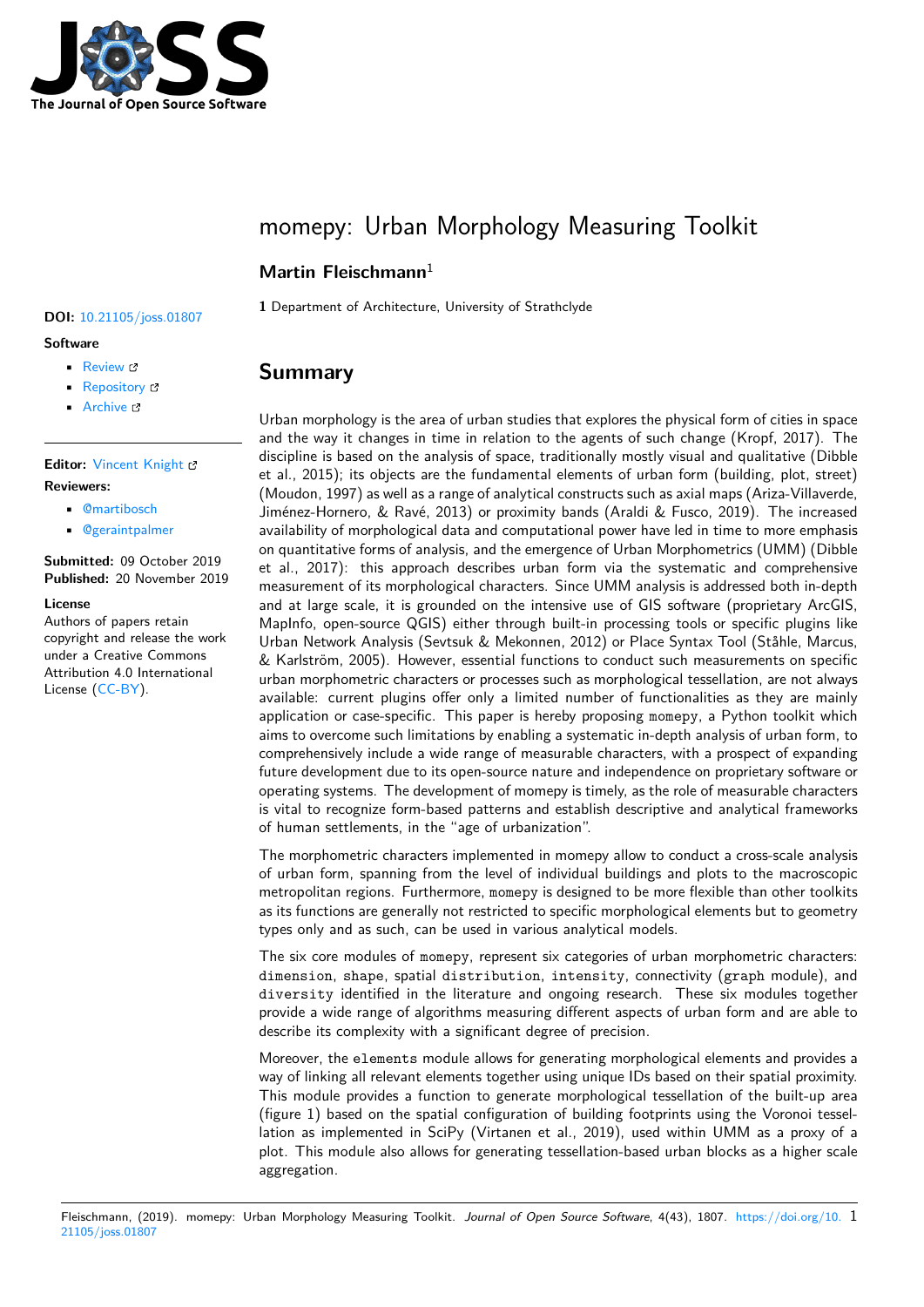

The application of morphological tessellation and PySAL's (Rey & Anselin, 2010) spatial weights as used within momepy enables the relational definition of location-based aggregation, allowing the consistent morphology-led definition of the vicinity of each element of the urban form (Fleischmann, Romice, & Porta, 2019).



**Figure 1:** Figure 1: Morphological tessellation in the case of the exemplary bubenec dataset illustrates the principle of Voronoi tessellation applied on building polygons. Building data source: OpenStreetMap © OpenStreetMap contributors, CC BY-SA

Additionally, the utils module helps, among others, to pre-process data, by cleaning either the topology of street networks or of ancillary structures from the building footprint data, both needed to eliminate possible error later in the analysis.

Internally, momepy is built on the GeoPandas Python package (Jordahl et al., 2019), using its GeoSeries and GeoDataFrame objects to store and handle large amounts of geospatial information. momepy uses PySAL under the hood, mostly to take care of spatial weights matrices capturing the adjacency of elements of urban form. The graph module uses the capabilities of networkX (Hagberg, Schult, & Swart, 2008) for the analysis of urban street networks. Basic Python knowledge is required to use momepy, but example Jupyter notebooks should provide enough information to allow using momepy with a standard GIS knowledge only. Momepy depends on Python geospatial libraries, so the recommended installation uses the community-led conda-forge channel of conda to ensure compatibility of all dependencies: conda install -c conda-forge momepy. Eventually, pip install momepy is possible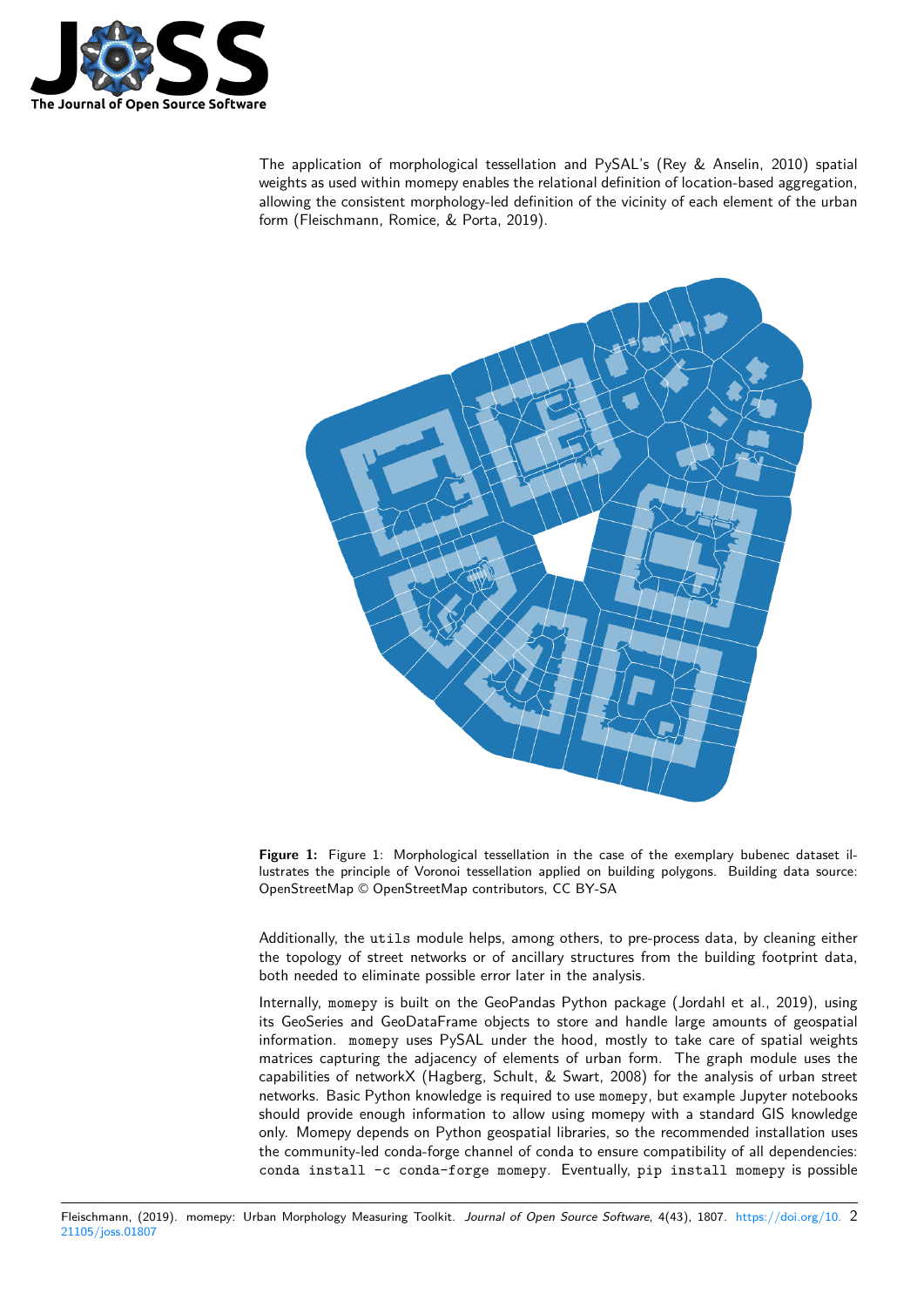

considering all dependency requirements are met. momepy is currently being used to measure the specific aspects of urban form that contribute to its resilience (Feliciotti, Romice, & Porta, 2016), as part of *The Urban Form Resilience Project*, and to describe urban form using extensive number of morphometric characters  $(300+)$  aimed at recognition of homogenous areas as part of the doctoral research *The Urban Atlas: Developing tools and frameworks for quantitative analysis of urban form through Geographical Information Systems and big data*, both based at the University of Strathclyde, Glasgow. At the same time, momepy is being used as a tool for climate-induced risk assessment of Portuguese seashore streets, through a cooperation between the Universidade de Lisboa and the University of Strathclyde.

# **Acknowledgements**

This work was supported by the Axel and Margaret Ax:son Johnson Foundation as part of *The Urban Form Resilience Project*, in partnership with the University of Strathclyde in Glasgow, UK

# **References**

Araldi, A., & Fusco, G. (2019). From the street to the metropolitan region: Pedestrian perspective in urban fabric analysis: *Environment and Planning B: Urban Analytics and City Science*, *46*(7), 1243–1263. doi:10.1177/2399808319832612

Ariza-Villaverde, A. B., Jiménez-Hornero, F. J., & Ravé, E. G. D. (2013). Multifractal analysis of axial maps applied to the study of urban morphology. *Computers, Environment and Urban Systems*, *38*(1), 1–10. doi:10.1[016/j.compenvurbsys.2012.11](https://doi.org/10.1177/2399808319832612).001

Dibble, J., Prelorendjos, A., Romice, O., Zanella, M., Strano, E., Pagel, M., & Porta, S. (2015). Urban Morphometrics: Towards a Science of Urban Evolution. *arXiv.org*. Retrieved from http://arxiv.org/abs[/1506.04875v2](https://doi.org/10.1016/j.compenvurbsys.2012.11.001)

Dibble, J., Prelorendjos, A., Romice, O., Zanella, M., Strano, E., Pagel, M., & Porta, S. (2017). On the origin of spaces: Morphometric foundations of urban form evolution. *Environm[ent and Planning B: Urban Analytic](http://arxiv.org/abs/1506.04875v2)s and City Science*, *46*(4), 707–730. doi:10.1177/ 2399808317725075

Feliciotti, A., Romice, O., & Porta, S. (2016). Design for change : five proxies for resilience in the urban form. *Open House International*, *41*(4), 22–30. Retrieved from http://str[athprints.](https://doi.org/10.1177/2399808317725075) [strath.ac.uk/55753/](https://doi.org/10.1177/2399808317725075)

Fleischmann, M., Romice, O., & Porta, S. (2019). Applicability of morphological tessellation and its topological derivatives in the quantitative analysis of urban form. In *[XXVI international](http://strathprints.strath.ac.uk/55753/) [seminar on urban for](http://strathprints.strath.ac.uk/55753/)m cities as assemblages*. Nicosia.

Hagberg, A. A., Schult, D. A., & Swart, P. J. (2008). Exploring Network Structure, Dynamics, and Function using NetworkX. In G. el Varoquaux, T. Vaught, & J. Millman (Eds.), *Proceedings of the 7th python in science conference* (pp. 11–15). Pasadena, CA USA.

Jordahl, K., Bossche, J. V. den, Wasserman, J., McBride, J., Gerard, J., Fleischmann, M., Tratner, J., et al. (2019). *Geopandas/geopandas: V0.6.1*. Zenodo. doi:10.5281/zenodo. 3483425

Kropf, K. (2017). *The Handbook of Urban Morphology*. Chichester: John Wiley & Sons. doi:10.1002/9781118747711

[Moudon,](https://doi.org/10.5281/zenodo.3483425) A. V. (1997). Urban morphology as an emerging interdisciplin[ary field.](https://doi.org/10.5281/zenodo.3483425) *Urban Morphology*, *1*(1), 3–10.